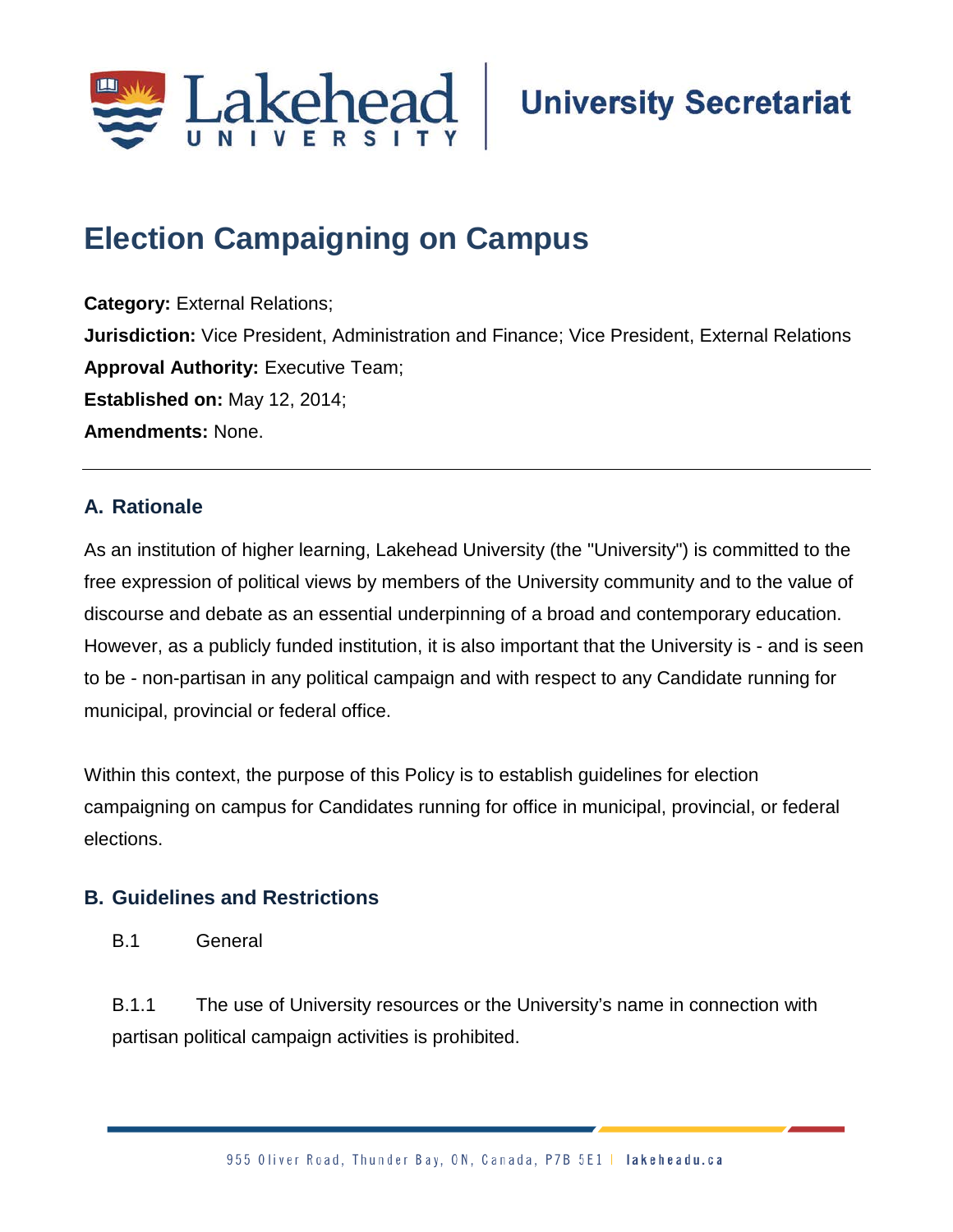B.1.2 Employees may take part in partisan political activities freely on their own time, but they must not do so at the expense of their regular duties to the University or its students. Furthermore, faculty and staff may engage in comment on political issues or public policy as individual citizens, but should be careful to qualify that the opinions expressed are their own and do not represent the official position of the University.

B.1.3 The University's name, letterhead, logo or insignia cannot be used for partisan political purposes.

B.1.4 The University's employees may not be asked to perform tasks related to partisan political activities during working hours.

- B.1.5 The following may not be used for political campaign purposes:
	- i. The University's internal mailing system (except as provided for below);
	- ii. The University's electronic communications systems;
	- iii. University provided office supplies, telephones, copiers, computers, postage, etc.

B.1.6 As conditions for entry upon University property in relation to activities permitted under this Policy, Candidates and all personnel accompanying them shall agree:

- i. to comply with all applicable University regulations, rules, and policies and to conform to all instructions given by the University's Security Services;
- ii. that they engage in the activities permitted under this Policy at their own risk, and that, by entering University property in relation to election campaigning, they agree that the University will not be liable for any harm to their persons or damage or loss to their property while they are on, or travelling to or from, University property;
- iii. to hold harmless and indemnify the University from any and all liability for any damage to property of, or personal injury to, any third party, resulting directly or indirectly from the actions, or failures to act, of the Candidates and/or those accompanying them;
- iv. to reimburse the University for any damage, reasonable wear and tear excepted, that Candidates and the personnel accompanying them cause to University property.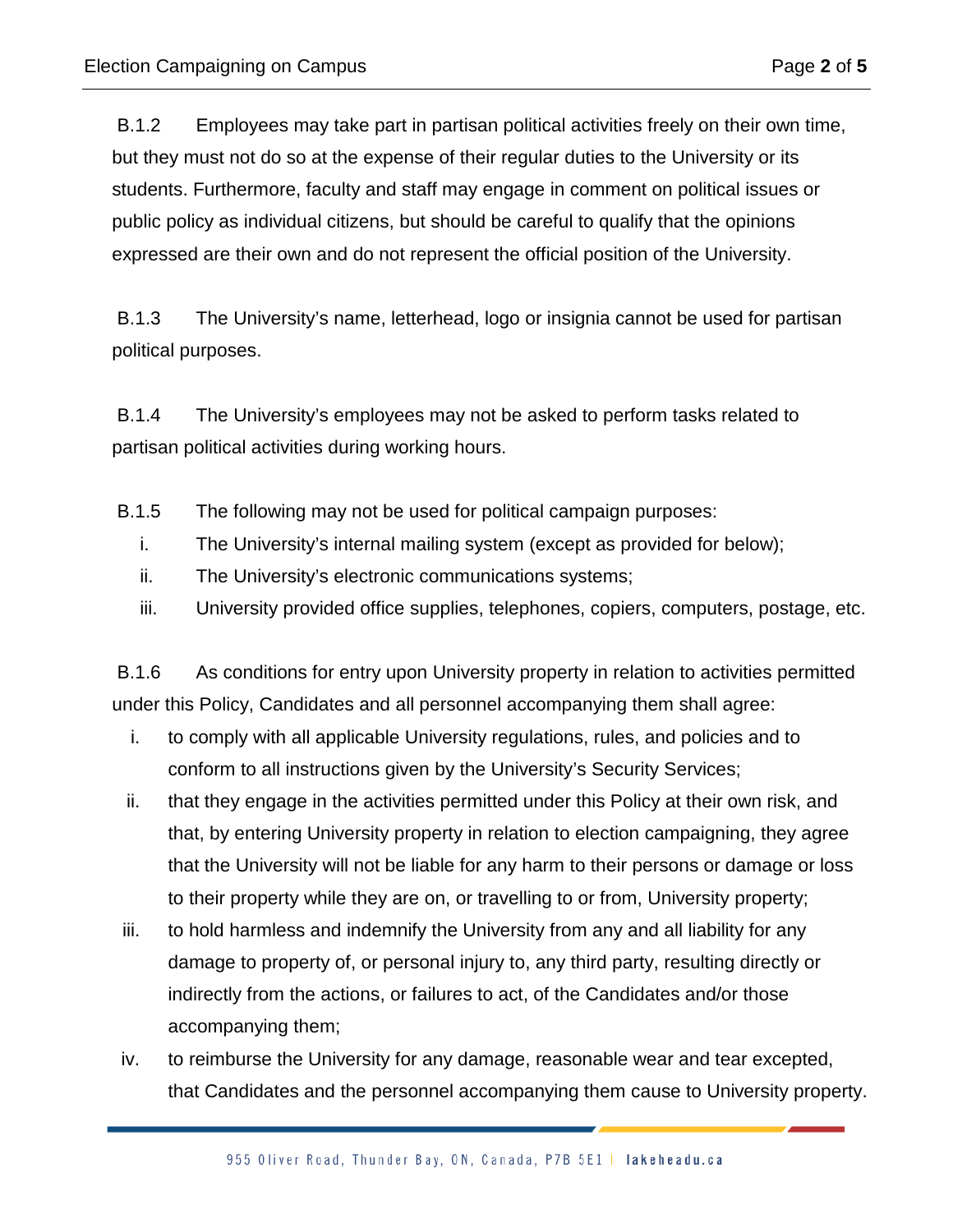### **B.2 Canvassing on Campus (Excluding Student Residences)**

B.2.1 The University has a number of areas suitable for the placement of tables and/or displays. Each Candidate, upon request, will be provided one booking (for one day) of table space for election-related campaigning. All subsequent bookings made by Candidates will be charged in accordance with the appropriate policy and fee schedule. Bookings of such space must be made in advance through the Office of Conference Services, which shall alert Security Services to the booking details. Displays and tables that are erected without obtaining the necessary authorization will be removed.

B.2.2 Campaign literature may be distributed from the table display as provided for in B.2.1 to interested parties while the table is being staffed, but cannot be otherwise distributed or left about campus. No posters or campaign signs can be left on the University premises once the designated campaigning day is over.

B.2.3 No door-to-door solicitation can take place in any University office area or building.

B.2.4 Official candidates wishing to carry out "meet and greet" type canvassing with the University community should contact Conference Services in advance to advise the University of their presence and to obtain direction on public areas made available for that purpose. Specific areas will be identified taking into consideration the need to carry on normal University activities and address public safety and security.

#### **B.3 Rules for Student Residences**

It is recognized that it is important for residence students to have an opportunity to meet candidates for political office, and that the candidates meet with residents. This serves to ensure that our students are afforded the opportunity to be fully engaged in the electoral process. This notwithstanding, access to the electoral process must be balanced with concern for student safety and respect for their privacy. To these ends, the following procedures apply for election campaigning in student residences: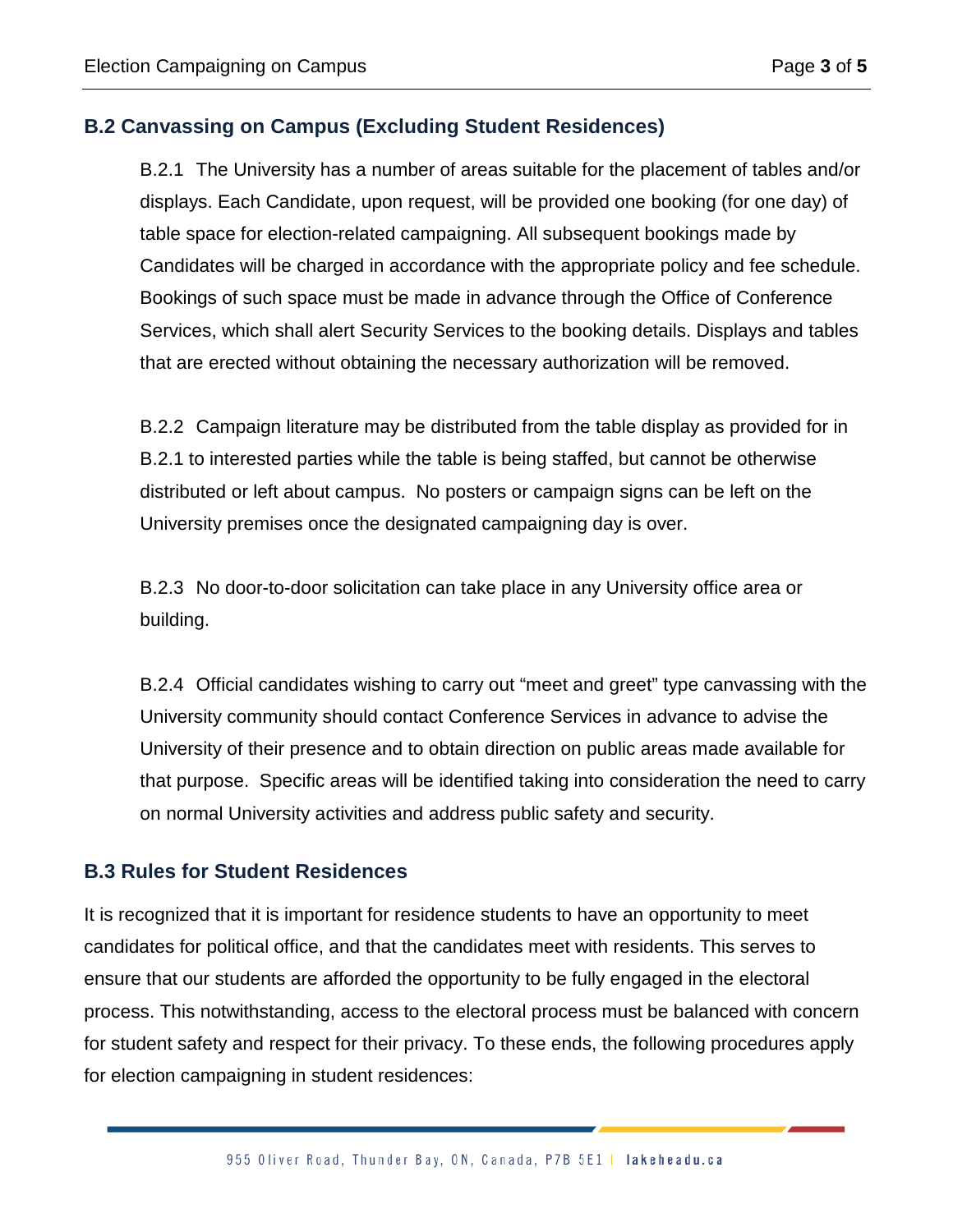B.3.1 Candidates may request to set up a table for campaigning in residence once per election. Such a request is to be made to the Director of Residence and Conference Services. The duration shall be for one day and the table will be located in front entrance of Bartley Residence, or such other place as designated by the Director of Residence and Conference Services.

B.3.2 Candidates may request the distribution of their printed material to all student mailboxes. This will be done once per election, at no cost to the Candidate. Arrangements for this can be made through the Director of Residence and Conference Services. Any subsequent distributions must be made via Canada Post, at the Candidate's expense.

B.3.3 Candidates may book a Conference Room in Bartley Residence to host a "meet and greet" event for students living in residence. This can be done once per election. Bookings will be made provided space is available, and on a first-come, first –served basis. Booking arrangements can be made through the Lakehead University Conference Services.

B.3.4 Candidates may provide a maximum of one campaign poster for each House bulletin board. For the entire residence facility, 30 posters are required, and they should be no larger than 24" X 30". Posters are only allowed on House bulletin boards. These posters should be dropped off at the Residence Administration Office and will be posted by Residence staff in the lounge areas of each House. No exterior or lawn posters are permitted.

B.3.5 At no time will any Candidate or representative be permitted to solicit door- todoor within the Residence facilities.

B.3.6. For the security of students, Candidates, and University property, Security Services must be informed in advance about all Candidate activities within the student residences.